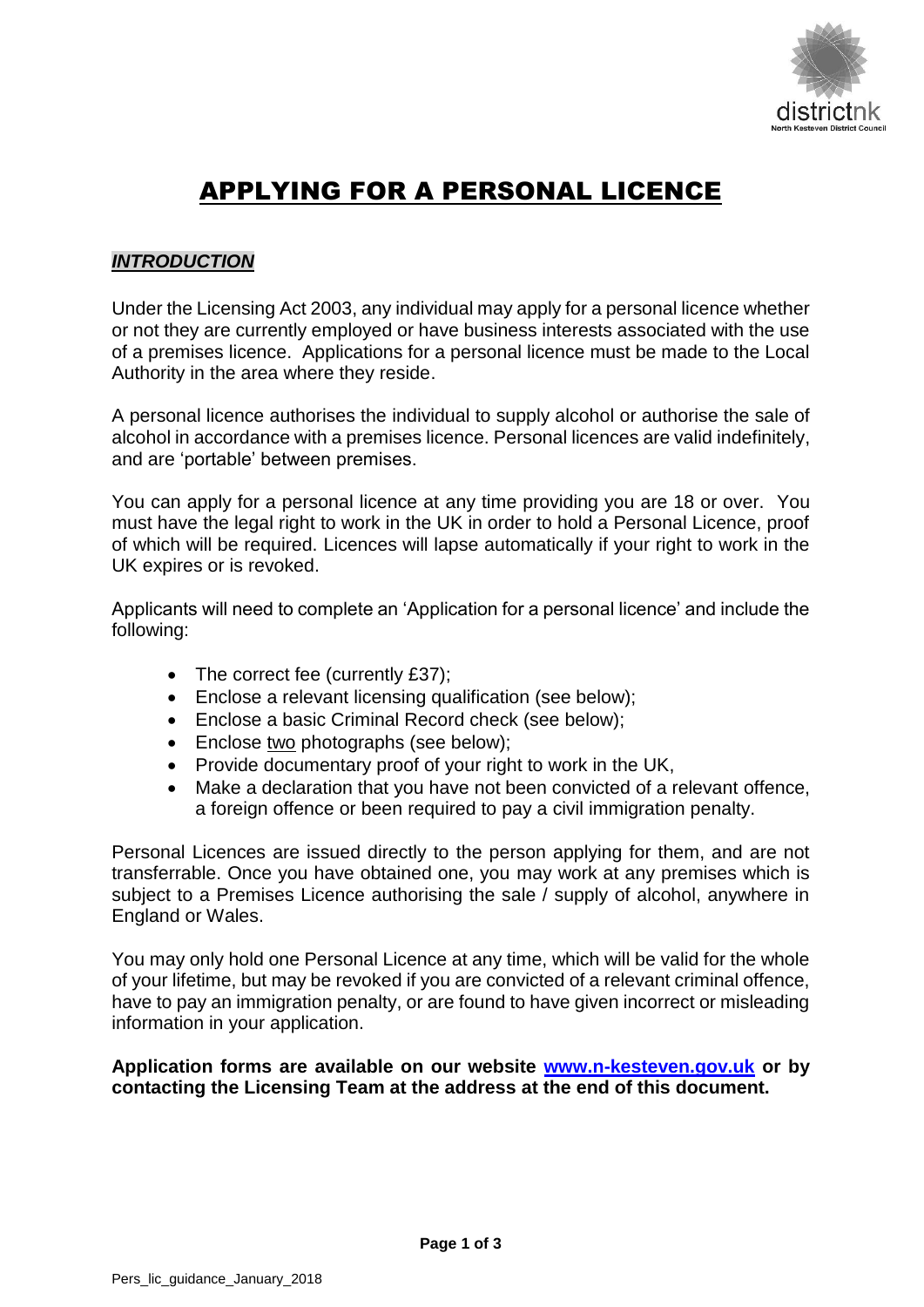## *PERSONAL LICENCE QUALIFICATIONS*

Persons applying for a personal licence will need to obtain an accredited licensing qualification. The aim of the qualification is to ensure that licence holders are aware of licensing law and the wider social responsibilities attached to the sale of alcohol.

The current qualification is the Level 2 Award for Personal Licence Holders. (This replaces the Level 2 National Certificate for Personal Licence Holders, which will no longer be accepted if dated after 31st March 2011).

The Secretary of State accredits personal licence qualification training providers under the 2003 Act: [Accredited personal licence qualification providers](https://www.gov.uk/government/publications/accredited-personal-licence-qualification-providers/accredited-personal-licence-qualification-providers)

( [https://www.gov.uk/government/publications/accredited-personal-licence](https://www.gov.uk/government/publications/accredited-personal-licence-qualification-providers/accredited-personal-licence-qualification-providers)[qualification-providers/accredited-personal-licence-qualification-providers](https://www.gov.uk/government/publications/accredited-personal-licence-qualification-providers/accredited-personal-licence-qualification-providers) )

Contact the course providers direct for more information on the costs and local venues where they can be taken.

# *CRIMINAL RECORD CHECK*

You must submit a Criminal Record Check; issued no earlier than one calendar month before the date of the application to prove that you have not been convicted of any relevant offences. In order to do this you should submit one of the following:

- 1. A criminal conviction certificate issued under s112 of the Police Act 1997 (a basic Disclosure) or
- 2. A criminal record certificate issued under s113A of the Police Act 1997 (a standard or enhanced record check from the Disclosure and Barring Service) or;
- 3. The result of a subject access search under the Data Protection Act 1998 of the Police National Computer by the National Identification Service.

We advise applicants to apply for a 'Basic Disclosure' from the Disclosure and Barring Service (DBS), these can be obtained online at: **<https://www.gov.uk/request-copy-criminal-record>**

**N.B. You must also complete a separate declaration that you have not been convicted of a relevant offence or a foreign offence or been required to pay an immigration penalty.**

## *PHOTOGRAPHS*

Should be:

- taken against a light background;
- size 45 millimetres by 35 millimetres;
- be full face without sunglasses;
- unless the applicant wears a head covering due to his/her beliefs, without a hat;
- on photographic paper; and endorsed by a solicitor, notary, a person of standing in the community, or any individual with a professional qualification.